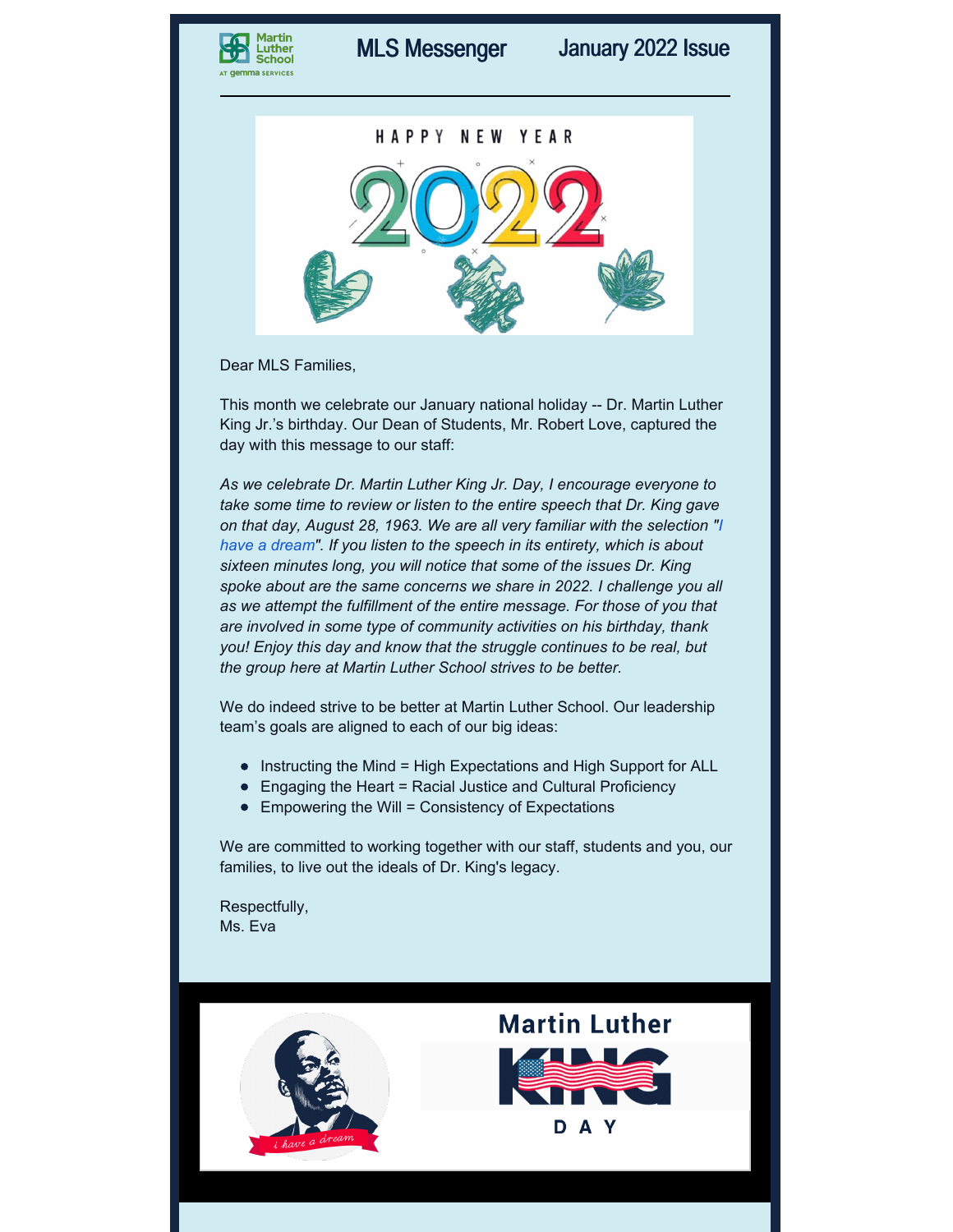# **Important Dates/Reminders**

February 3 and 4: Winter Benchmark Assessment February 21: School closed, Presidents Day February 22 and 23: Conferences cancelled March 11: Second Trimester Ends



### **Families/Guardians,**

Please note that we have removed our scheduled February conferences to allow for 2 additional inperson days. An updated school calendar will be emailed for your convenience.



## **WORC Wonders**

This month, we have been building the social-emotional skills required to maintain a positive and productive environment in the WORC room. Our lessons have focused on identifying and coping with small, medium, and big problems across several different settings. Students have already learned why it is important to use flexible thinking to improve positive relationships, adapt to changes in their routine, increase creative thinking, and improve independence through problem-solving skills. Students are encouraged to think of goals differently by incorporating the SMART (specific, measurable, attainable, relevant, time-bound) method in goal writing for the new year.

Here's how you can continue to develop your skills at home:

- Encourage your child to engage in new experiences to increase their ability to change and think creatively
- Continue to model a variety of coping skill tools such as deep breathing and taking breaks
- Provide examples of goals and different ways to achieve them

Practicing at home will help support the development of these skills and build your child's confidence.



#### **Teacher Apprentice Program**

We are excited to share the official start of our Teacher Apprentice Program (TAP). Our school has partnered with Cabrini University to create a pathway for our Teaching Assistants to pursue their dream of becoming a teacher. This partnership will allow TAP members to earn a degree and teaching certificate alongside their day-to-day work with students. We will be offering individualized learning pathways for each TAP member and supporting them in completing their fieldwork at our school. Our Teaching Assistants already do so much for our students; we can't wait for them to share their talents as future lead teachers.



#### **Safety Corner**

Stay Safe. Get Vaccinated

The COVID-19 vaccine is now available for children ages 5 and older. The vaccine has been proven safe and effective in protecting children from infection and illness from the virus. We recommend that you get your children vaccinated today to protect yourself and your loved ones. If you have any questions, please contact MLS Healthcare at mlshealthcare@martinlutherschool.org.

#### COVID [DASHBOARD](https://docs.google.com/spreadsheets/d/1wRbcAvRJUaxspa-PrYy7Fh3CCksGPNMc/edit#gid=303832991)